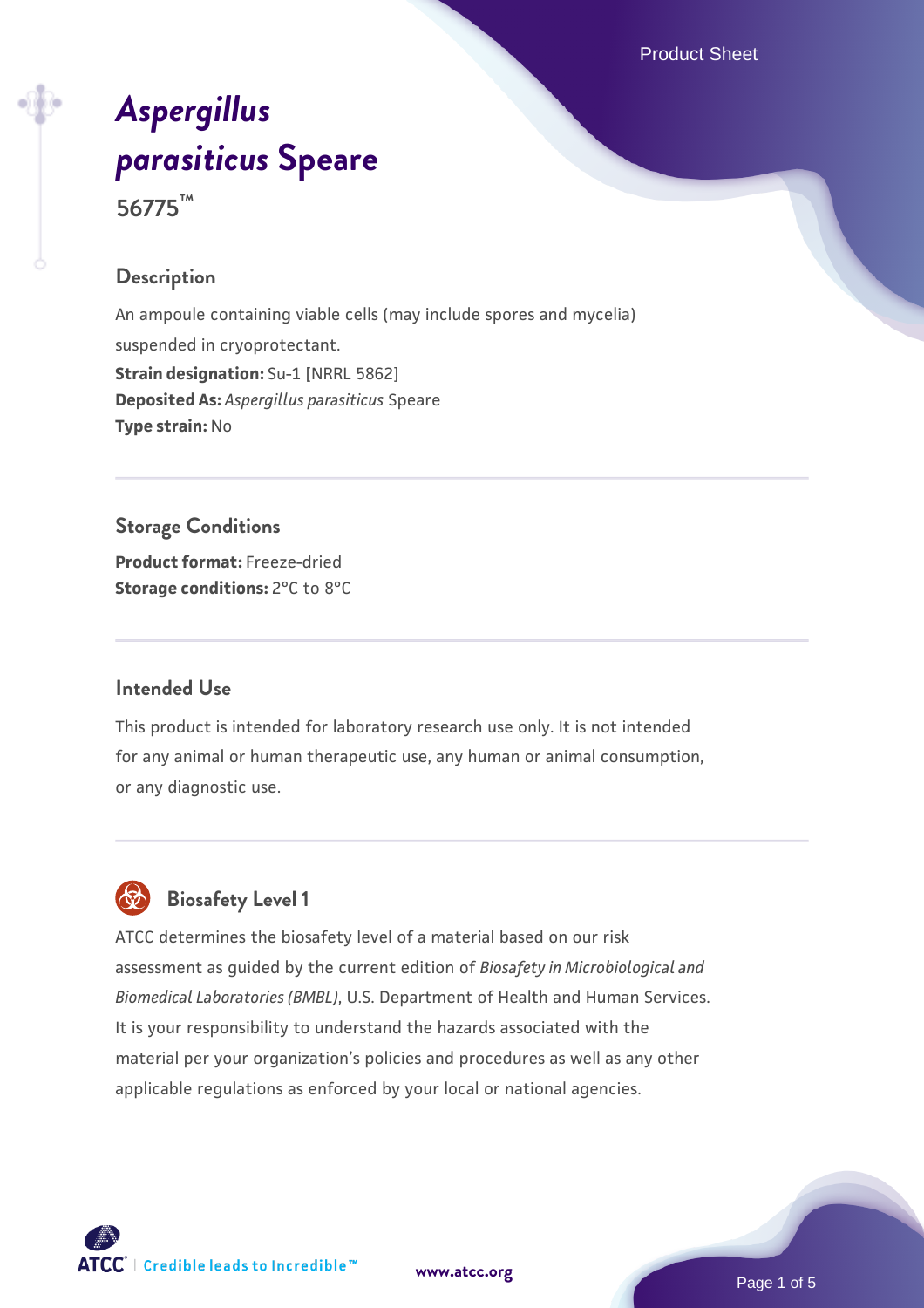ATCC highly recommends that appropriate personal protective equipment is always used when handling vials. For cultures that require storage in liquid nitrogen, it is important to note that some vials may leak when submersed in liquid nitrogen and will slowly fill with liquid nitrogen. Upon thawing, the conversion of the liquid nitrogen back to its gas phase may result in the vial exploding or blowing off its cap with dangerous force creating flying debris. Unless necessary, ATCC recommends that these cultures be stored in the vapor phase of liquid nitrogen rather than submersed in liquid nitrogen.

#### **Certificate of Analysis**

For batch-specific test results, refer to the applicable certificate of analysis that can be found at www.atcc.org.

#### **Growth Conditions**

**Medium:**  [ATCC Medium 200: YM agar or YM broth](https://www.atcc.org/-/media/product-assets/documents/microbial-media-formulations/2/0/0/atcc-medium-200.pdf?rev=ac40fd74dc13433a809367b0b9da30fc) [ATCC Medium 312: Czapek's agar](https://www.atcc.org/-/media/product-assets/documents/microbial-media-formulations/3/1/2/atcc-medium-312.pdf?rev=4992717cc7f64a9dadaeb35a339cb643) [ATCC Medium 336: Potato dextrose agar \(PDA\)](https://www.atcc.org/-/media/product-assets/documents/microbial-media-formulations/3/3/6/atcc-medium-336.pdf?rev=d9160ad44d934cd8b65175461abbf3b9) **Temperature:** 24-26°C **Atmosphere:** Aerobic

#### **Handling Procedures**

For **freeze-dry (lyophilized)** ampoules:

- 1. Open an ampoule according to enclosed instructions.
- 2. From a single test tube of **sterile distilled** water (5 to 6 mL), withdraw

**ATCC** | Credible leads to Incredible™

**[www.atcc.org](http://www.atcc.org)**

Page 2 of 5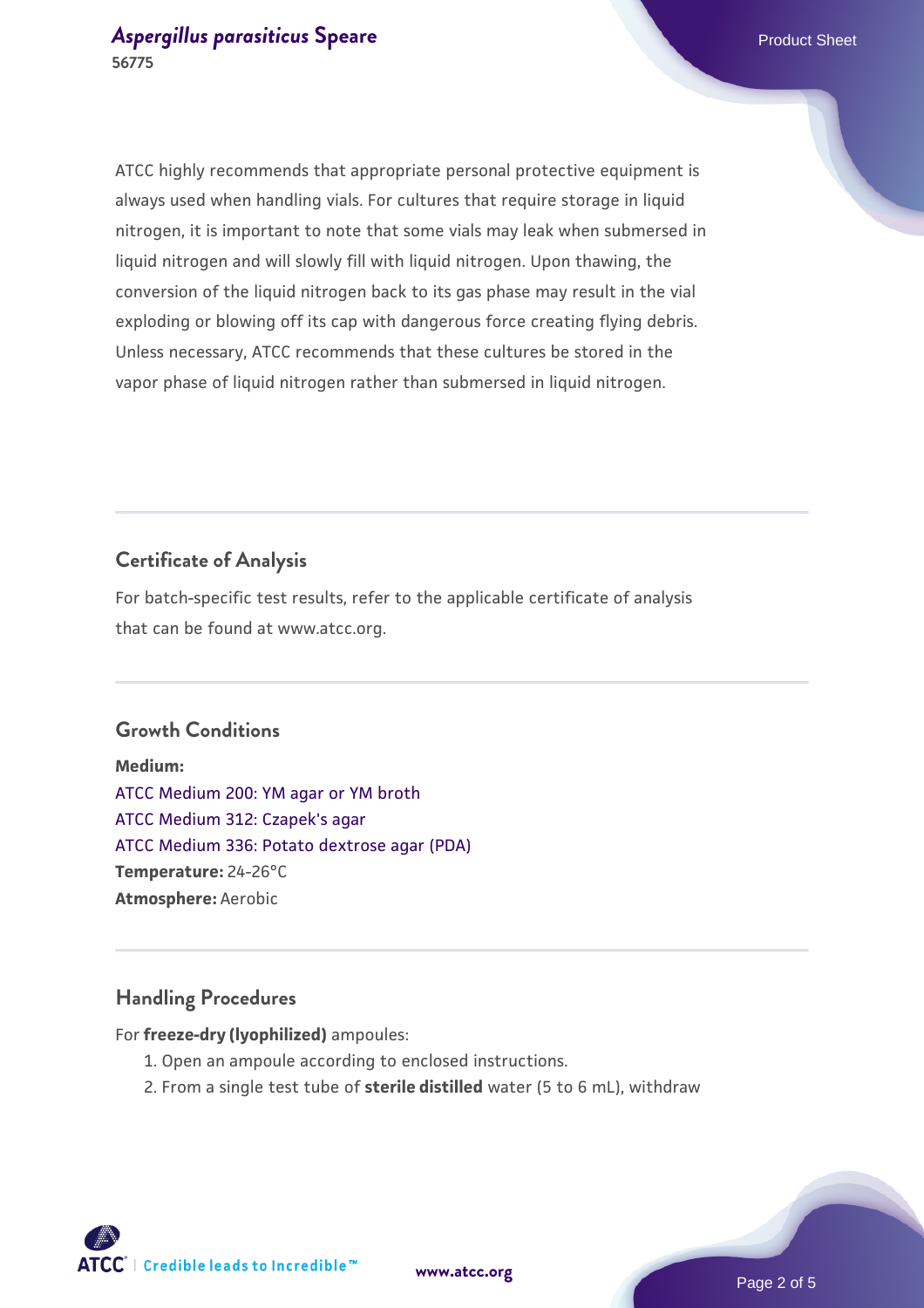approximately 0.5 to 1.0 mL with a sterile pipette and apply directly to the pellet. Stir to form a suspension.

- 3. Aseptically transfer the suspension back into the test tube of sterile distilled water.
- 4. Let the test tube sit at room temperature (25°C) undisturbed for at least 2 hours; longer (e.g., overnight) rehydration might increase viability of some fungi.
- Mix the suspension well. Use several drops (or make dilutions if desired) 5. to inoculate recommended solid or liquid medium. Include a control that receives no inoculum.
- 6. Incubate the inoculum at the propagation conditions recommended.
- 7. Inspect for growth of the inoculum/strain regularly. The sign of viability is noticeable typically after 2-3 days of incubation. However, the time necessary for significant growth will vary from strain to strain.

#### **Material Citation**

If use of this material results in a scientific publication, please cite the material in the following manner: *Aspergillus parasiticus* Speare (ATCC 56775)

#### **References**

References and other information relating to this material are available at www.atcc.org.

#### **Warranty**

The product is provided 'AS IS' and the viability of ATCC<sup>®</sup> products is warranted for 30 days from the date of shipment, provided that the customer has stored and handled the product according to the information included on the product information sheet, website, and Certificate of Analysis. For living cultures, ATCC lists the media formulation and reagents



**[www.atcc.org](http://www.atcc.org)**

Page 3 of 5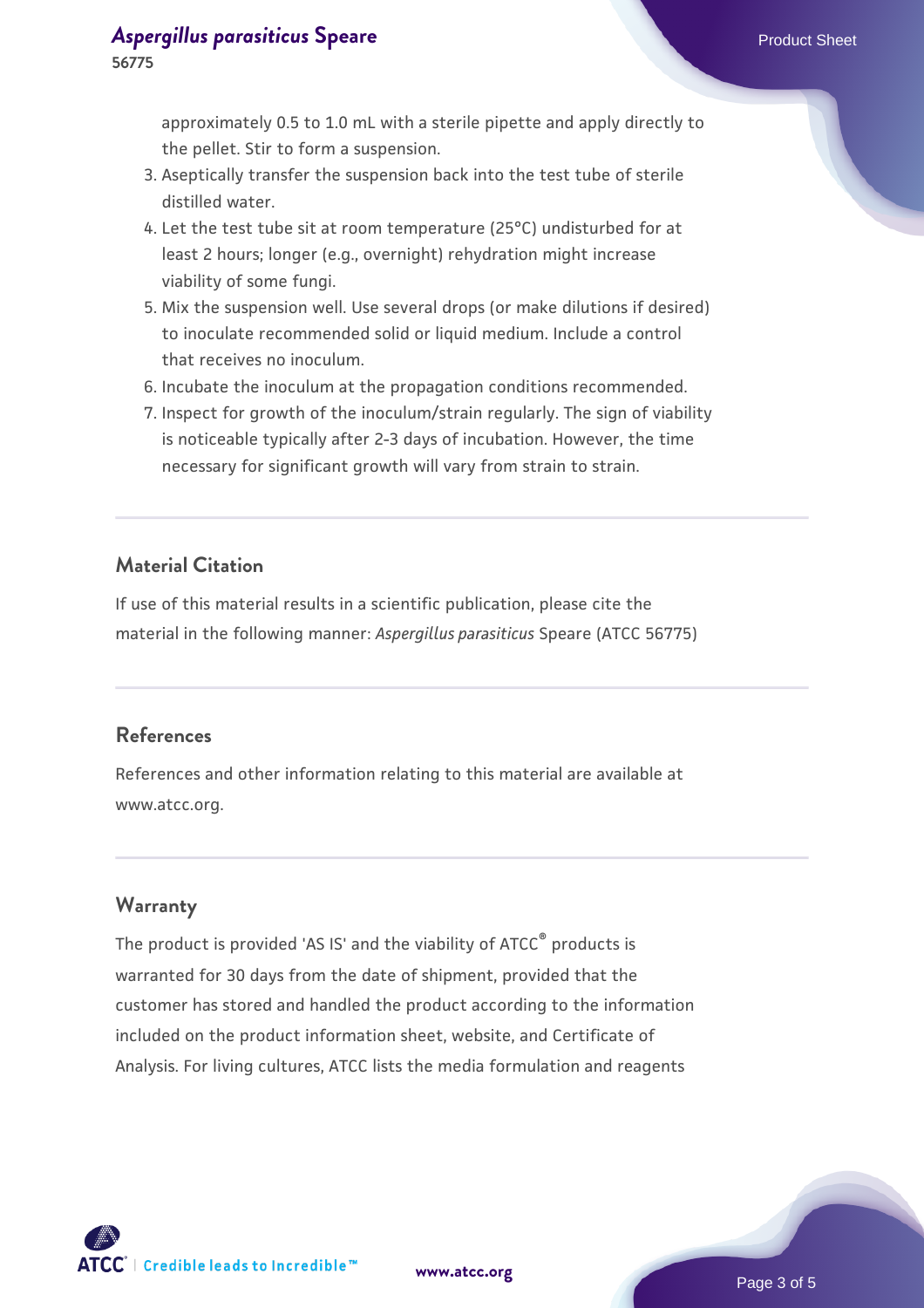that have been found to be effective for the product. While other unspecified media and reagents may also produce satisfactory results, a change in the ATCC and/or depositor-recommended protocols may affect the recovery, growth, and/or function of the product. If an alternative medium formulation or reagent is used, the ATCC warranty for viability is no longer valid. Except as expressly set forth herein, no other warranties of any kind are provided, express or implied, including, but not limited to, any implied warranties of merchantability, fitness for a particular purpose, manufacture according to cGMP standards, typicality, safety, accuracy, and/or noninfringement.

#### **Disclaimers**

This product is intended for laboratory research use only. It is not intended for any animal or human therapeutic use, any human or animal consumption, or any diagnostic use. Any proposed commercial use is prohibited without a license from ATCC.

While ATCC uses reasonable efforts to include accurate and up-to-date information on this product sheet, ATCC makes no warranties or representations as to its accuracy. Citations from scientific literature and patents are provided for informational purposes only. ATCC does not warrant that such information has been confirmed to be accurate or complete and the customer bears the sole responsibility of confirming the accuracy and completeness of any such information.

This product is sent on the condition that the customer is responsible for and assumes all risk and responsibility in connection with the receipt, handling, storage, disposal, and use of the ATCC product including without limitation taking all appropriate safety and handling precautions to minimize health or environmental risk. As a condition of receiving the material, the customer agrees that any activity undertaken with the ATCC product and any progeny or modifications will be conducted in compliance with all applicable laws, regulations, and guidelines. This product is provided 'AS IS' with no representations or warranties whatsoever except as expressly set forth